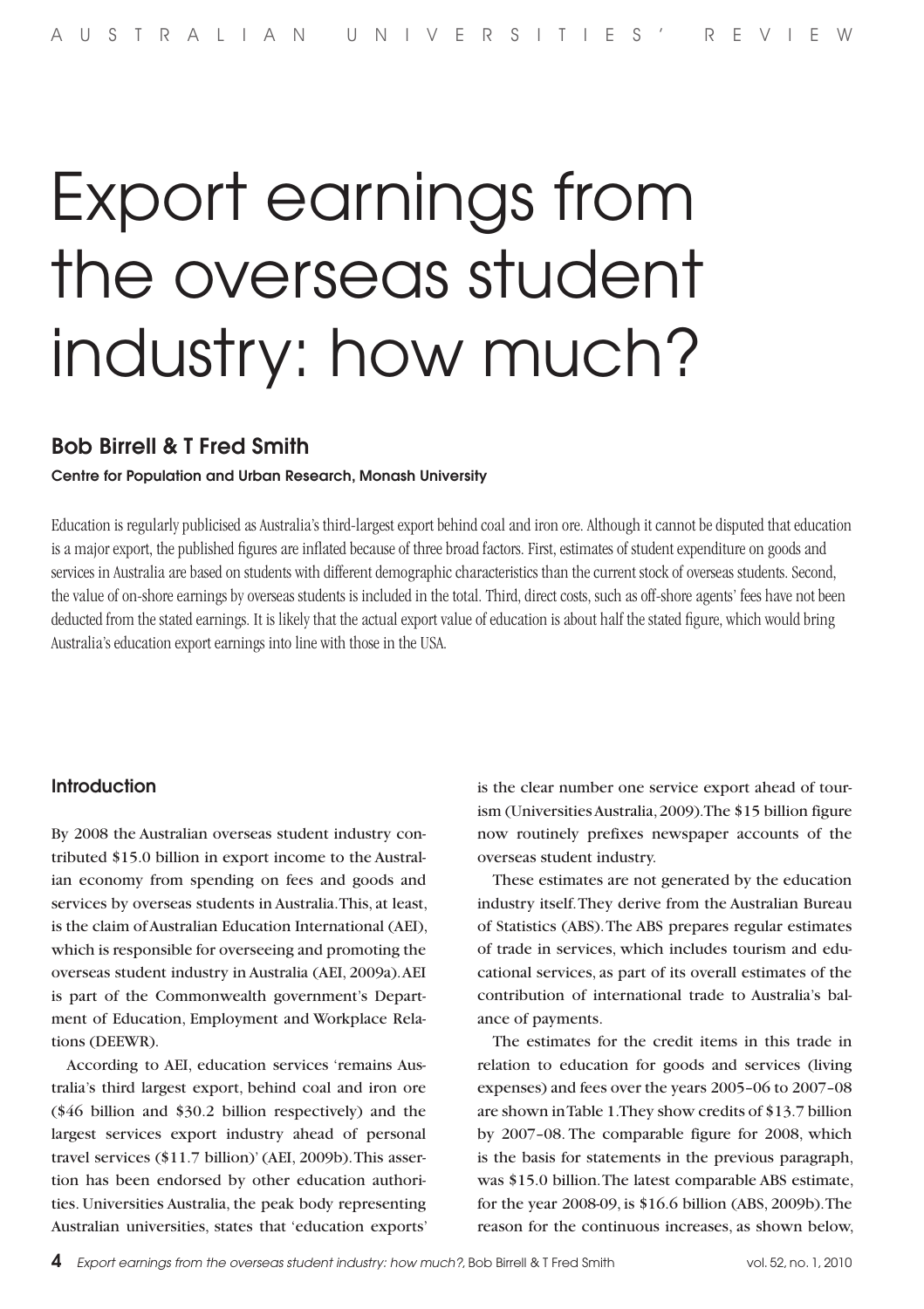is that export revenue, as measured by the ABS, moves in tandem with the increasing enrolments of overseas students.

In this article, the focus is on the ABS estimates for 2007–08. This is because a wide range of data was needed to assess the ABS estimates, not all of which was available for 2008 at the time of writing. The choice of 2007–08 for analysis is not an issue, as our conclusions about the ABS estimates are not affected by the year chosen for scrutiny.

## Why an independent assessment is needed

The ABS estimates have been accepted without query by the educational industry and by national and state governments. There has been no scholarly assessment of their validity. Yet there are good grounds for such an assessment.

One concerns the plausibility of the ABS estimates. The A\$13.7 billion figure for 2007–08 represents an average expenditure per overseas student in Australia

*Table 1: International trade in services, credits and education-related travel, by educational sector by type of expenditure, 2005/06 to 2007/08, number of students and per capita expenditure 2007/08*

|                           | 2005/06 \$000 | 2006/07 \$000 | 2007/08 \$000 | Number of Stu-<br>dents 2007/08 | Average expendi-<br>ture per student<br>2007-08 |
|---------------------------|---------------|---------------|---------------|---------------------------------|-------------------------------------------------|
| <b>Goods and services</b> |               |               |               |                                 |                                                 |
| Higher education          | 3,927         | 4,428         | 5,195         | 161,186                         | 32,223                                          |
| Vocational                | 714           | 995           | 1,681         | 60,139                          | 27,952                                          |
| Schools                   | 395           | 444           | 556           | 24,747                          | 22,467                                          |
| <b>ELICOS</b>             | 312           | 374           | 418           | 15,462                          | 27,034                                          |
| New Zealand               | 57            | 68            | 86            | 2,896                           | 29,696                                          |
| Non-Award                 | 227           | 233           | 272           | 9,160                           | 29,694                                          |
| Total                     | 5,633         | 6,541         | 8,207         | 273,591                         | 29,997                                          |
| <b>Fees</b>               |               |               |               |                                 |                                                 |
| Higher education          | 2,596         | 2,759         | 3,110         | 161,186                         | 19,294                                          |
| Vocational                | 551           | 736           | 1,170         | 60,139                          | 19,455                                          |
| Schools                   | 284           | 302           | 360           | 24,747                          | 14,547                                          |
| <b>ELICOS</b>             | 275           | 337           | 392           | 15,462                          | 25,352                                          |
| New Zealand               | 26            | $27\,$        | 31            | 2,896                           | 10,704                                          |
| Non-Award                 | 248           | 266           | 315           | 9,160                           | 34,389                                          |
| Total                     | 3981          | 4428          | 5378          | 273,591                         | 19657                                           |
| <b>Total expenditure</b>  |               |               |               |                                 |                                                 |
| Higher education          | 6,524         | 7,187         | 8,304         | 161,186                         | 51,518                                          |
| Vocational                | 1,265         | 1,731         | 2,851         | 60,139                          | 47,407                                          |
| Schools                   | 679           | 746           | 916           | 24,747                          | 37,015                                          |
| <b>ELICOS</b>             | 587           | 712           | 810           | 15,462                          | 52,386                                          |
| New Zealand               | 83            | 95            | 116           | 2,896                           | 40,055                                          |
| Non-Award                 | 476           | 499           | 587           | 9,160                           | 64,083                                          |
| Total                     | 9,615         | 10,970        | 13,585        | 273,591                         | 49,654                                          |
| <b>AusAid/Defence</b>     | 130           | 140           | 155           |                                 |                                                 |
| <b>Total</b>              | 9,745         | 11,110        | 13,740        |                                 |                                                 |

*Source: Australian Bureau of Statistics (ABS), 5368.0.55.004, International trade in services, Table 12.1 International Trade in Services , Credits, Education Related Travel, by Educational Sector, by Type of Expenditure ; Number of students, ABS, 2009, unpublished.*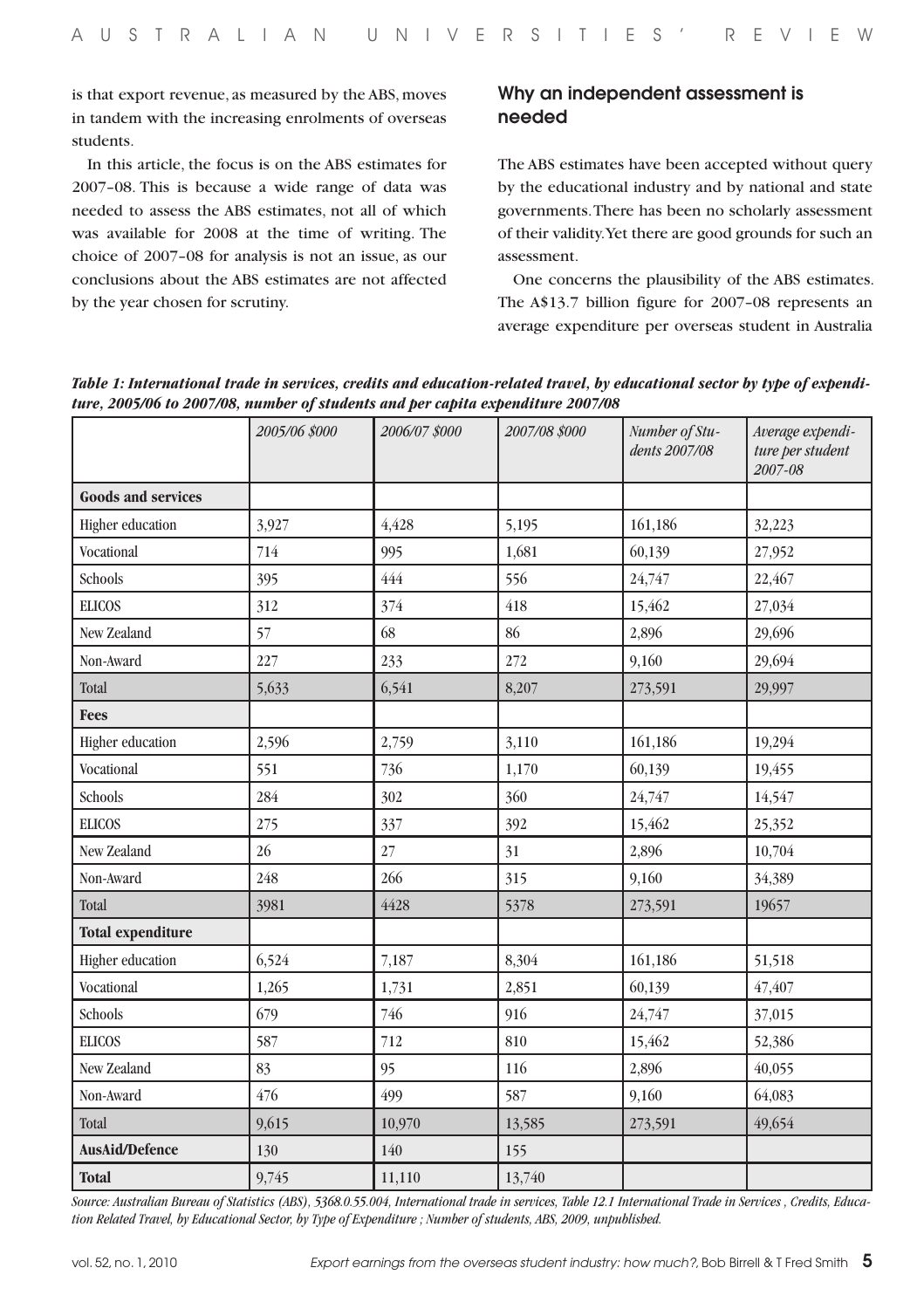of \$29,997 for goods and services and A\$19,657 on fees or a total of A\$49,654. These figures are derived by dividing the goods and services and fee estimates in Table 1 by the ABS estimate for the number of overseas students in Australia for the equivalent of a full year in 2007–08. The figure of A\$49,654 is very high. It is way beyond the financial capacity of most domestic students let alone recently-arrived overseas students, many of whom come from relatively low-income societies.

A second ground is that comparable analyses of the contribution of overseas students to export earnings are not consistent with the ABS estimates. In the case of the United States, NAFSA: the Association of International Educators in the USA, concludes that in 2007– 08 overseas students studying in the US, on average, spent US\$18,260 on living expenses and US\$16,189 on fees, or a total of US\$35,315 per student (or about A\$38,800) (NAFSA, 2008). This figure is well below the ABS estimate of A\$49,564 per student in Australia.

A third ground for scepticism about the A\$13.7 billion figure is that it has not been adjusted for overseas student earnings while in Australia. By contrast, NAFSA estimates that the total foreign funds transferred to the US that are attributable directly to the overseas student presence must exclude earnings in the US. NAFSA excludes 'any US funding or employment the international students may be receiving in an effort to best represent these export dollars flowing into the US economy' (Baumgartner, 2009). These earnings were estimated to be US\$10,415 in 2007–08 and thus the total contribution to export earnings of each overseas student on average was US\$24,900 (NAFSA, 2008).

The same logic should apply in Australia. Overseas student earnings while in Australia make a significant contribution to the expenditure on goods and services and fees of overseas students detailed in Table 1. These earnings cannot be counted as exports since they are earned in Australia. As explained below, the ABS does include a debit for these earnings elsewhere in the Balance of Payments figures, but this adjustment is not acknowledged by organisations like AEI or Universities Australia when they quote ABS figures on the export of educational services.

One of the reasons that the ABS estimates have not been subjected to critical analysis is that it is not easy to do so. Most of the data the ABS relies on are unpublished and the accounting conventions the ABS follows when reporting the debit side of the accounts are little understood. Nonetheless, our experience was that, on request, the ABS provided the required unpublished data, as did AEI, where that organisation held the required data. The ABS also advised on the international accounting conventions it follows when reporting its findings.

#### The student base in Australia

The starting point for any estimate of overseas student expenditure in Australia is the overseas student population. Public discussion of student numbers in Australia is based on AEI enrolment figures. AEI compiles enrolment data for all education sectors which provide their services to overseas students. AEI estimates that the numbers of overseas students studying in Australia on a student visa were 370,238 in 2007 and 435,263 in 2008 (AEI, 2009a).

The ABS does not use the AEI's figures. Instead, it relies on unpublished monthly Department of Immigration and Citizenship (DIAC) stock counts of the actual number of persons in Australia holding student visas in the higher education, VET, ELICOS, school and other education sectors. These counts are adjusted monthly to incorporate arrivals and departures on such visas as well as those visaed in Australia or who change their status from that of a student to some other visa category. For 2007–08, the average number of students present in Australia was 273,591. These are unpublished figures provided to the authors by the ABS. Table 1 indicates the numbers for each educational sector over the 12 months of 2007–08. These figures are well below the AEI estimates for enrolments cited above. The reason is that the stock counts take adjust for students who spent only part of the year in Australia or were absent for brief periods, perhaps for holidays at home. This measure of student numbers is appropriate for assessing the annual value of goods and services and fee expenditure on the part of overseas students in Australia.

## Estimates of student expenditure on goods and services in Australia

As noted earlier, the average expenditure of each overseas student in 2007–08 according to the ABS estimates was \$29,997 on goods and services and \$19,657 for fees. The estimates for each of the individual education sectors are provided in Table 1. The highest expenditure is estimated to have occurred amongst students holding higher education visas (A\$51,518 in all). However, the ABS estimates that even those enrolled in the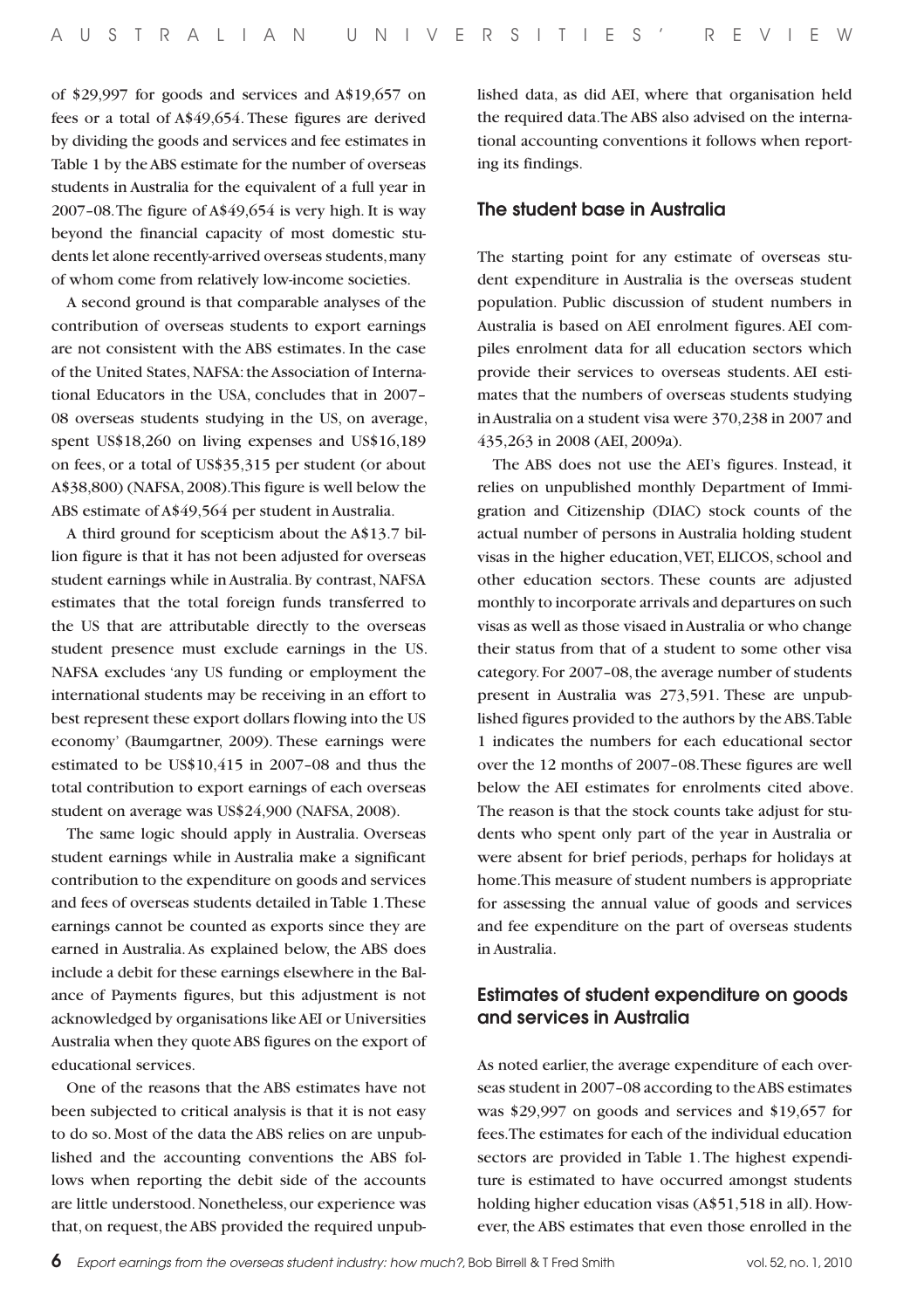VET sector spent A\$47,407 for goods and services and fees in 2007–08.

The ABS relies on a 2004 survey commissioned by AEI for its estimates of expenditure on goods and services on the part of overseas students studying in Australia since 2004. This survey has not been updated since 2004, apparently because of the high costs of replicating it. Thus, the accuracy of the ABS estimates depends on whether the 2004 results are applicable to recently arrived overseas students.

The University of Queensland Social Research Centre prepared the 2004 survey. The Centre attempted a national sample of all overseas students in Australia at the time. The majority of the students who responded were higher education students (62 per cent) with the next largest group being VET students who constituted 18 per cent (Western *et al.* 2005). The largest country of origin group was students from mainland China, fol-

lowed by Malaysia, Singapore and Hong Kong. The Indian proportion was just 5 per cent. Almost all of the Indian students surveyed were enrolled in the higher education sector.

Massive changes to the countries of origin, motivation for studying in Australia and fields of study

have occurred since the arrival of the students surveyed in 2004. Prior to 2004, most overseas students were attracted to full-fee university courses in the expectation that they could earn good money once they returned home, particularly if they came from Hong Kong, Malaysia or Singapore. Most appear to have come from relatively affluent families. Only 32 per cent of the 3,186 students surveyed indicated that they were employed in Australia (Western *et al.* 2005, p.15). Of those that were employed, most (72 per cent) reported incomes of less than A\$200 per week. Yet, the Survey found that students spent, on average, some A\$539 per week or A\$28,028 per year on living expenses (Western *et al.* 2005, p.19). This was on top of course fees, for which the 2004 survey did not collect any information.

The ABS has used the 2004 expenditure record (adjusted for inflation) as the basis for its estimates of expenditure since 2004. Yet, as noted, the student cohorts are quite different. In the case of the higher education sector, there has been a significant decline in

the share of enrolments from the more affluent source countries of Hong Kong, Malaysia and Singapore and a surge in enrolments from poorer countries, notably China and India. As Table 2 shows, there were almost as many Indian higher education students in Australia by 2008 as there were from Hong Kong, Malaysia and Singapore put together. Many of this new wave of Indian and Chinese students were enrolled in universities providing courses customised to appeal to students wanting the cheapest access to credentials (usually in accounting or information technology) which would lead to a successful permanent residence application (Birrell & Perry, 2009).

Another major change since the early years of this decade is a rise in the number of students enrolled in VET courses, particularly students coming from India. Table 2 shows that in 2004 most Indian students were enrolled in the higher education sector. They came

**In the case of the higher education sector, there has been a significant decline in the share of enrolments from the more affluent source countries of Hong Kong, Malaysia and Singapore and a surge in enrolments from poorer countries, notably China and India.**

from middle class, big city backgrounds and were usually educated in schools which taught in English (Baas, 2009 p. 30). By 2008 most Indian students were enrolled in the VET sector and they were being drawn from regional and rural backgrounds, particularly from the Punjab. For this

reason they often needed to take an ELICOS course before beginning their VET courses. This is despite the relatively low minimum English requirement for these VET courses. These students do not come from affluent backgrounds.

The figures in Table 2 come from AEI enrolment statistics. They have to be interpreted carefully, since the enrolment figures for the VET sector exaggerate the total student numbers enrolled in the sector. VET students typically enrol in a new course each year whereas university students usually stay in the same course from commencement to graduation. As a result, the VET figures have to be halved in order to approximate them with the higher education enrolment figures.

Table 2 is provided to illustrate the changes that have taken place in the make-up of the overseas population and the numbers are not used in the calculation of overseas student expenditure.

These changes in the make-up of the overseas student population mean that the 2004 survey data are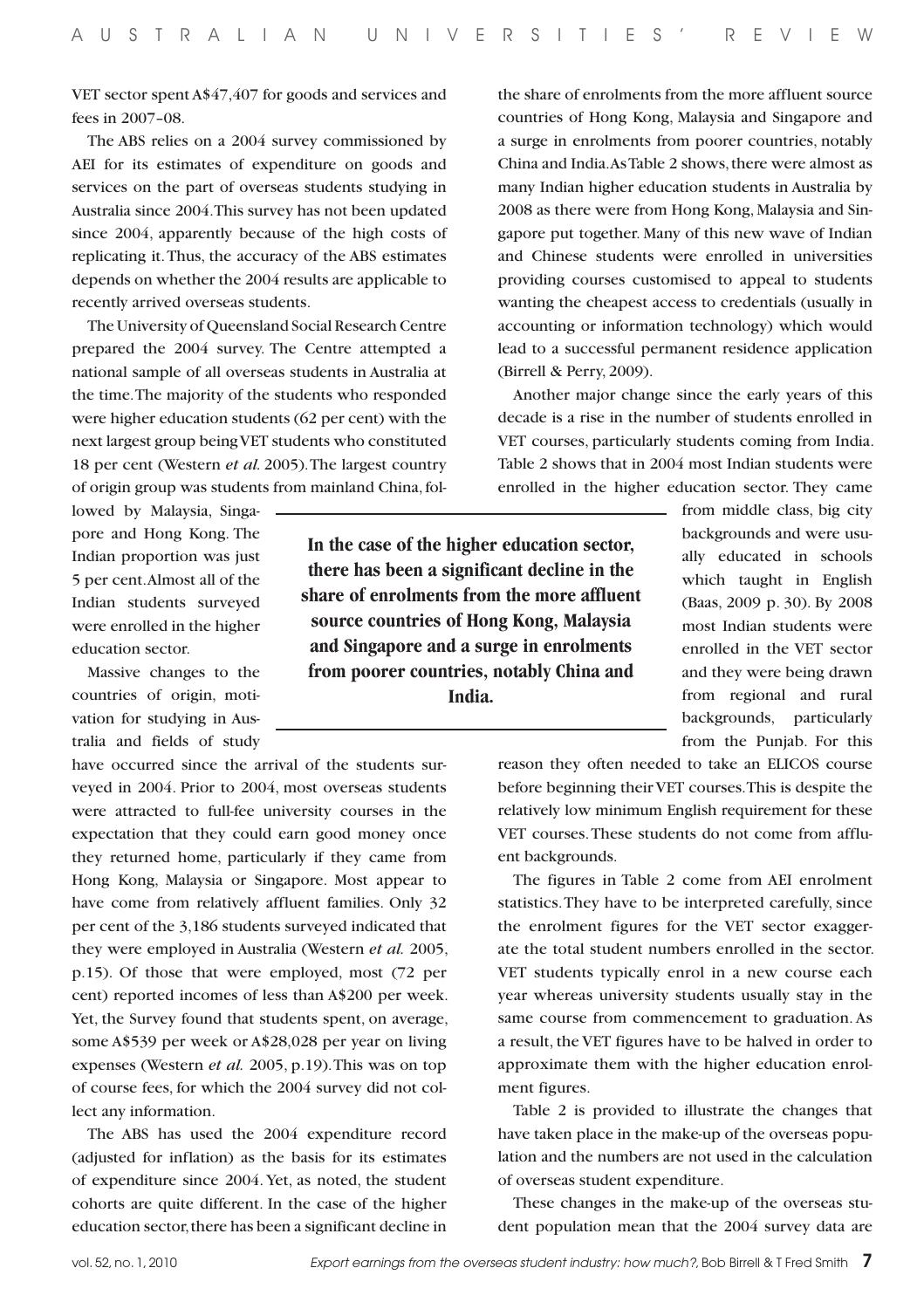|  | Table 2: Overseas student enrolments by selected sector by top 10 nationalities, December 2002 to 2008 |  |  |  |
|--|--------------------------------------------------------------------------------------------------------|--|--|--|
|--|--------------------------------------------------------------------------------------------------------|--|--|--|

| Nationality                   | 2002                    | 2003       | 2004    | 2005    | 2006    | $2007\,$ | 2008    |  |
|-------------------------------|-------------------------|------------|---------|---------|---------|----------|---------|--|
|                               | <b>Higher Education</b> |            |         |         |         |          |         |  |
| China                         | 16,073                  | 22,389     | 30,523  | 40,299  | 46,297  | 48,944   | 52,663  |  |
| India                         | 8,834                   | 12,232     | 17,716  | 22,070  | 24,939  | 26,157   | 27,482  |  |
| Malaysia                      | 13,514                  | 15,384     | 15,841  | 15,286  | 14,797  | 15,069   | 15,633  |  |
| Singapore                     | 10,399                  | 10,162     | 9,195   | 8,302   | 7,816   | 7,439    | 7,473   |  |
| Indonesia                     | 11,362                  | 11,314     | 10,498  | 9,506   | 8,605   | 7,826    | 7,430   |  |
| Hong Kong                     | 8,280                   | 10,006     | 10,657  | 10,159  | 8,775   | 7,687    | 7,265   |  |
| Korea, Republic of (South)    | 3,661                   | 4,436      | 4,926   | 5,256   | 5,442   | 5,799    | 6,301   |  |
| Thailand                      | 4,879                   | 5,599      | 5,648   | 5,181   | 4,833   | 4,668    | 4,233   |  |
| Viet Nam                      | 1,729                   | 2,005      | 2,158   | 2,356   | 2,565   | 2,933    | 3,880   |  |
| Other                         | 36,610                  | 41,240     | 43,530  | 44,253  | 45,529  | 47,813   | 49,599  |  |
| <b>Higher Education Total</b> | 115,341                 | 134,767    | 150,692 | 162,668 | 169,598 | 174,335  | 181,959 |  |
|                               |                         | <b>VET</b> |         |         |         |          |         |  |
| India                         | 2,223                   | 1,441      | 1,616   | 3,840   | 10,307  | 26,952   | 52,236  |  |
| China                         | 5,786                   | 8,194      | 10,614  | 12,863  | 14,827  | 18,977   | 25,823  |  |
| Nepal                         | 498                     | 378        | 317     | 518     | 1,237   | 5,369    | 12,797  |  |
| Korea, Republic of (South)    | 4,650                   | 3,803      | 3,601   | 4,523   | 6,031   | 7,604    | 9,358   |  |
| Thailand                      | 3,694                   | 4,412      | 4,347   | 4,857   | 5,622   | 6,900    | 8,621   |  |
| <b>Brazil</b>                 | 1,228                   | 1,302      | 1,591   | 2,327   | 3,496   | 4,380    | 5,354   |  |
| Indonesia                     | 5,160                   | 4,718      | 4,032   | 3,603   | 3,561   | 4,152    | 5,247   |  |
| Bangladesh                    | 1,046                   | 1,394      | 1,970   | 2,288   | 2,973   | 4,009    | 4,236   |  |
| Hong Kong                     | 5,659                   | 5,884      | 5,137   | 4,407   | 4,257   | 4,303    | 4,229   |  |
| Japan                         | 3,925                   | 4,641      | 4,809   | 4,892   | 4,705   | 4,273    | 3,787   |  |
| Other                         | 19,804                  | 20,749     | 20,188  | 21,447  | 25,502  | 32,843   | 42,950  |  |
| VET Total                     | 53,673                  | 56,916     | 58,222  | 65,565  | 82,518  | 119,762  | 174,638 |  |
| <b>Grand Total</b>            | 169,014                 | 191,683    | 208,914 | 228,233 | 252,116 | 294,097  | 356,597 |  |

*Source: AEI, enrolments data, 2002 to 2008*

no longer a reliable indicator of expenditure on goods and services in 2007–08. Not only has the country of origin of students changed sharply since 2004 but so too has the social base of the students coming from some major countries. Students from China and India may have had less family financial support than their counterparts from Hong Kong, Malaysia and Singapore even in 2004. It is not possible to know, because the 2004 survey report does not provide expenditure estimates for students by country of origin. This means that even if expenditure patterns in 2004 by country of birth were a reliable indicator of expenditure in 2007–08, the survey does not provide the data which would enable an adjustment for the changed national composition of the student population since 2004. The

ABS has had to generalise the average expenditure of all students surveyed in 2004 (with upward adjustments for the cost of living) to all students enrolled in 2007–08. The use of this methodology helps explain why the estimates for expenditures on goods and services for overseas students in 2007–08 shown in Table 1 seem so high.

University students or their families from Hong Kong, Malaysia, Singapore and Indonesia may be able to afford expenditures of around A\$30,000 per student per year on living expenses while in Australia (as well as course fees – explored below), but few of the students or their families from the poorer backgrounds just described could afford such sums. In India and China, established professionals earn around A\$5,000 a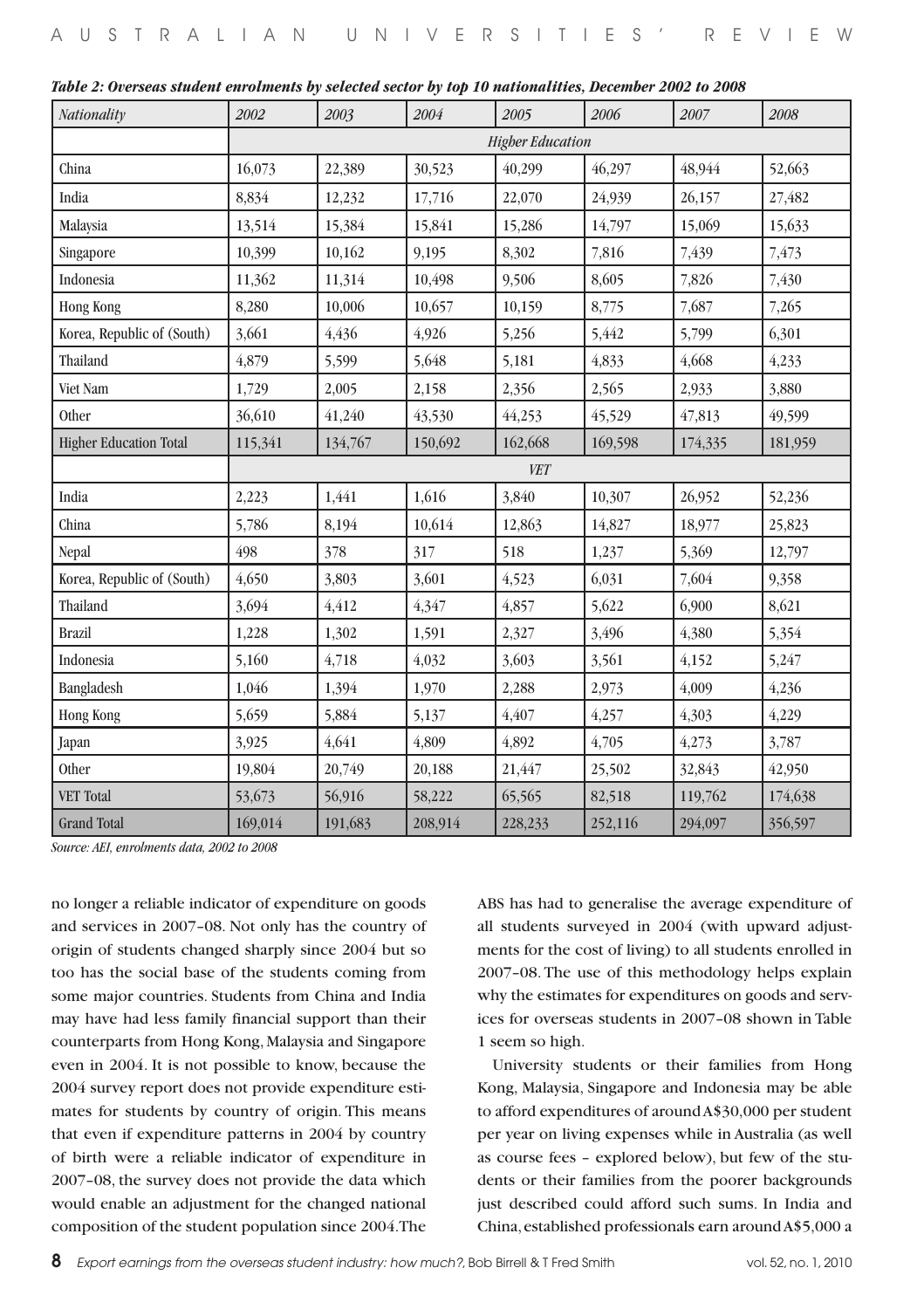year. These families, let alone families from regional and rural backgrounds, would struggle to raise anything like the average annual expenses estimated by the ABS.

## Alternative estimates of overseas student expenditure on goods and services

Because there have been no further surveys of overseas student expenditure in Australia since the 2004 University of Queensland study, we have had to rely on contextual information in order to offer an alternative estimate.

On the assumption that most overseas students would struggle to find the finances necessary to meet the costs of living in Australia, the best way of estimating what they actually spend is to use expert assessments of the minimum required to live in Australia. As a recent study of the information provided by Australian universities indicated, the majority of Australian universities provide information to prospective students about the minimum costs they face in Australia (Rodan, 2009).

Here is a selection of these estimates taken from current university websites. The University of South Australia states that the yearly costs of living in Adelaide are between A\$14,300 and A\$22,880 a year. Much of the variation in this estimate, as with those to follow, is attributable to choices about type of rental accommodation. Deakin University in Melbourne, whose main campus is in the middle suburb of Burwood, estimates that a single international student would need approximately A\$13,000–A\$16,000 per year to live in Melbourne. Melbourne University states a higher figure. It says that assuming a shared rental (with two others) and a location within six kilometres of the Parkville campus, the annual cost of living would be between A\$19,500 and A\$25,800. In Sydney, Macquarie University tells overseas students that an international single student living in Sydney will require approximately A\$14,000–A\$18,000 a year. The University of Technology, Sydney, which is located near the Sydney CBD says that the figure is around A\$16,000 to A\$21,000 a year.

Overseas students can live cheaper than these figures imply if they accept shared accommodation in houses rented exclusively to students. There is plenty of anecdotal evidence that many do take up this option. Baas (2009, p. 55) provides some vivid evidence for the Indian students he studied in Melbourne, many of whom lived in rented houses in relatively cheap suburban areas such as Dandenong and parts of Footscray.

Another way to get at student living costs is to ask how much Australian students spend on living expenses. There is some relatively recent data on this amount, which derives from the 2006 Universities Australia study entitled *Australian University Student Finances 2006*. This survey reports that the median annual expenditure for full-time domestic undergraduate students in 2006 was A\$11,320 (James *et al.*, 2007, p. 5).

Overseas students will generally need much more than A\$11,320, primarily because they do not have access to subsidised family assistance for board and lodging. Assuming rent of A\$150 per week or A\$8,000 per year on top of the A\$11,320 annual expenditure this would amount to some A\$20,000 per year by 2007–08.

This latter figure is similar to those calculated by the various Australian universities cited above. Though an amount of A\$20,000 does seem high in the light of incomes in the major countries of origin, it provides a plausible alternative expenditure figure to that used by the ABS.

#### Debits for income earned in Australia

As indicated, the commonly cited figures for the exports of educational services do not adjust for the earnings of students while in Australia. These are reported as a debit item in the ABS Balance of Payments estimates. The ABS follows international practice in its accounting for trade in exports of services. The International Monetary Fund sets the standards for this practice. The international practice is to treat the expenditures of non-resident overseas students while studying in Australia (including fees and living expenses) as exports, in the same manner as the expenditures of tourists.

However, the ABS makes an adjustment for the income earned in Australia by students, tourists, or other non-residents elsewhere to the balance of payments accounts. This comes in the form of a 'compensation for employees' item, which is recorded as a debit in the balance of payments accounts. For the year 2007–08, this amount was estimated at A\$2.3 billion (ABS, 2009a).

The ABS has advised the authors that between 50 and 60 per cent of the A\$2.3 billion of the 'compensation to employees' in 2007–08 was attributable to the earnings of overseas students. This means that the ABS estimate of overseas student earnings while in Australia in 2007–08 was about A\$1.2 billion.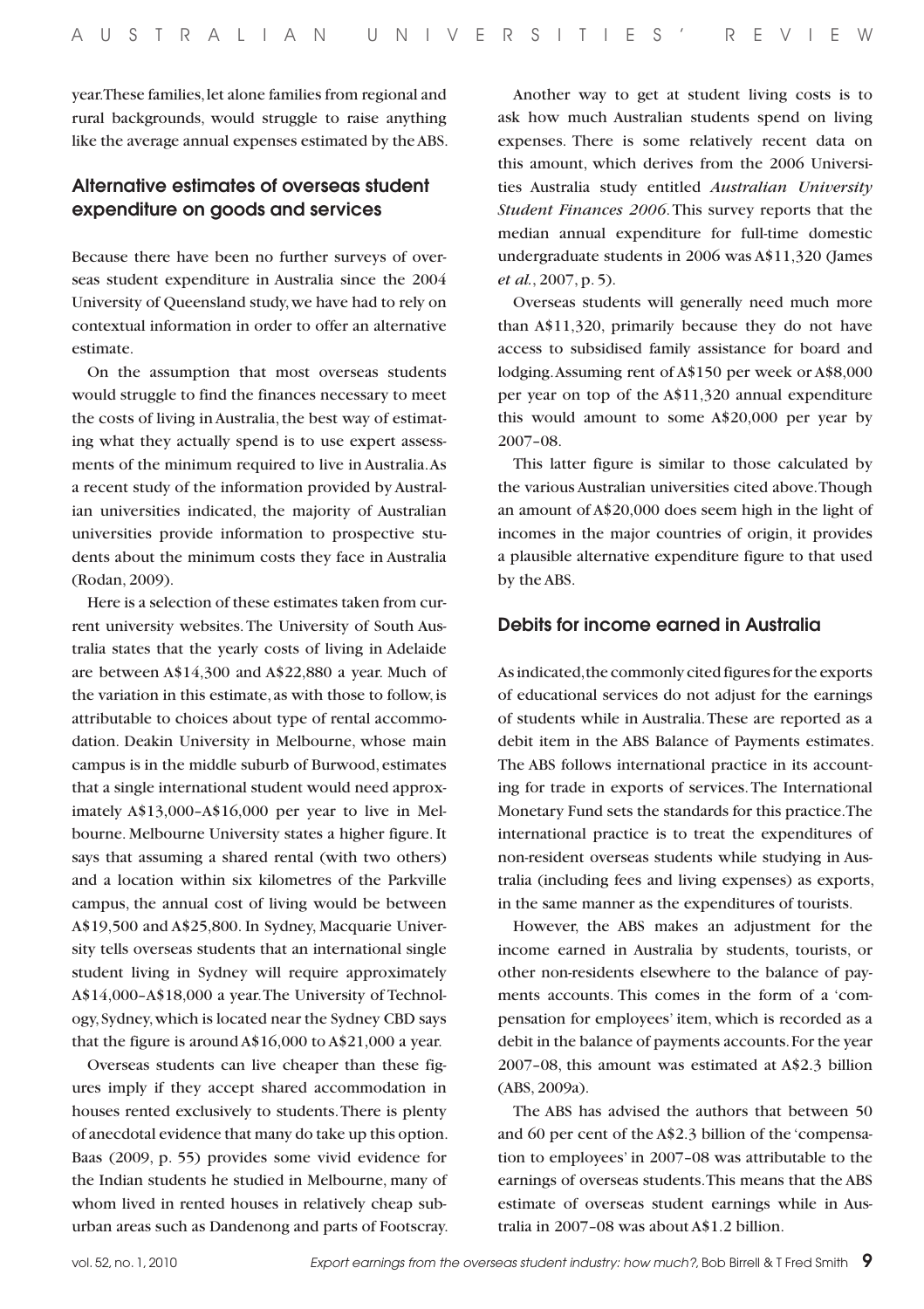Since this \$1.2 billion was used by students to defray expenses while studying in Australia it should be deducted from the total A\$13.7 billion figure quoted by educational industry representatives, in order to give a more accurate estimate of the value of exports of educational services for 2007–08.

## A review of ABS estimates of overseas student earnings in Australia

This leads to the further question of how the ABS estimates student earnings in Australia. As with expenditure on living expenses, the source is the 2004 student survey. As noted, this reported that only 32 per cent of those surveyed received any income from employment (Western *et al.*, 2005, p. 15) and that of those who did work the majority earned less that A\$200 per week. This explains why the ABS estimate for the average level of overseas student earnings in 2007–08 was so low. It amounted to just A\$4,386 (A\$1.2 billion divided by 273,591 overseas students).

Given the change in the make up of the overseas student population described above, it is doubtful that the employment patterns of students here in 2004 apply to more recent arrivals. The latter are far more likely to seek paid work.

 Analysis of this issue is hampered by a paucity of research on the topic. As a recent review of the question noted, 'there is a serious deficiency of literature that can cast light on the state of international student finances' (Forbes-Mewett, ND). The few studies available, which are exclusively for university students, date to the early part of this decade. They are generally consistent with the low earnings estimates reported by the ABS (Nyland *et al.*, 2009).

But things are changing as Nyland *et al.* report in their recent study of some 200 university students (which was weighted to the PhD and Masters end of the study spectrum). Some 70 per cent of their interviewees worked at some time during their stay in Australia. A substantial minority, particularly of those coming from China and India were under severe financial pressure, thus necessitating many hours of paid work (Nyland *et al.*, 2009).

Overseas students are permitted to work for 20 hours per week (and full-time during holidays). A student earning at the low rate of A\$10 an hour for 20 hours work a week (cash in hand) for fifty weeks would earn around A\$10,000 a year. Many would work longer hours because they need more than A\$10,000

a year in order to pay back loans taken out to finance their fees and to pay for their living expenses in Australia. As noted, minimum living expenses are around A\$20,000 per year. It is difficult for educational institutions to enforce the 20 hours per week restrictions. Employers and VET colleges have little incentive to report excess work hours. For their part, the universities have only limited obligations to track the work record and class attendance of their overseas student enrolees.

One indication of overseas student earnings may be those of domestic full-time undergraduates. The median income of these students in 2006 was estimated to be A\$11,000. Of this, A\$8,270 came from earnings in the labour market (James *et al.*, 2007, p. 5).

Overseas students face more pressing financial issues than domestic students because they cannot rely on their families for day-to-day food and lodging. Apart from the minority from affluent backgrounds, most have to obtain income from employment in Australia. These students now have an obvious presence across metropolitan service industries in Melbourne, Sydney and Brisbane. The anecdotal evidence is that VET students, in particular, start work almost from the day they arrive in Australia.

For these reasons, we have assumed that overseas students earned at least as much as their domestic full-time undergraduates, that is, around A\$9,000 by 2007–08. This means that the debit item in the Balance of Payments for 'compensation of employees' is likely to be at least double the \$1.2 billion level assumed by the ABS for the year 2007–08.

## Estimates of fee income from overseas students

The fee income component of the export of educational services included in Table 1 amounted to A\$5.4 billion or A\$19,657 per student. This ABS estimate does not derive from the 2004 survey, but rather from data provided by AEI to the ABS. AEI bases its fee estimates on the fee levels stated on the CRICOS register for the course each student is enrolled in. These fee levels are multiplied by the total number of students enrolled in each course, adjusted to take account of the length of time of their enrolment.

This AEI estimate should provide a reasonable indication of fee income, with one qualification. Course providers usually use the services of education agents in countries of origin to recruit students to their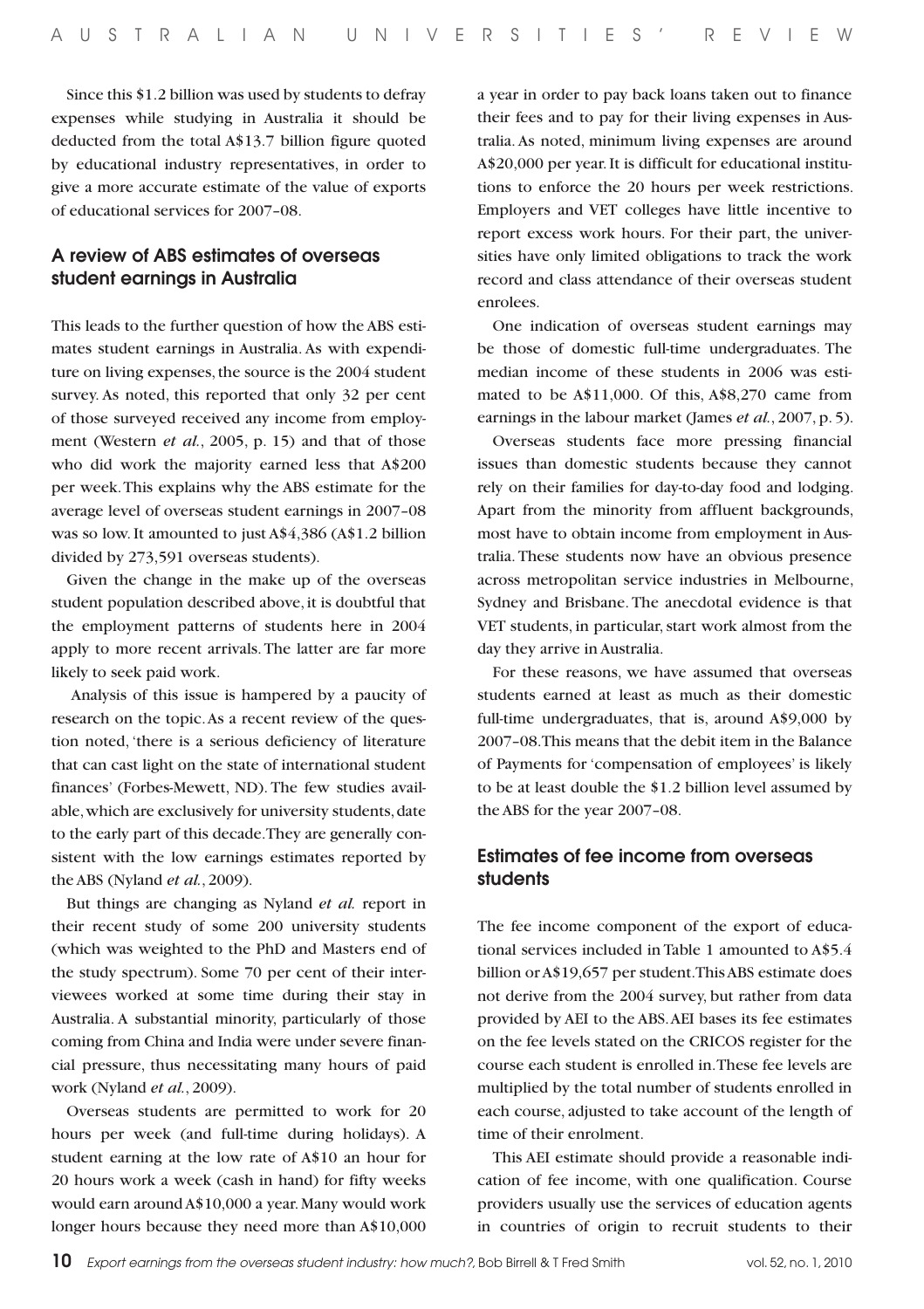**On this analysis the export revenue from the export of educational services in 2007– 08 was A\$7.91 billion. This is just over half (58 per cent) the figure claimed by the overseas education industry for 2007–08 of A\$13.7 billion.**

courses. This fee is paid to agents in the home country. Therefore, it cannot be regarded as contributing to the export of educational services in Australia.

Agents' fees are not published. However, informants indicate that VET providers pay 25-30 per cent of the full course fee (however many years that the course runs) to overseas agents and that most VET students from Asia need an agent to manage the paper work for immigration purposes. Agent fees for university courses are between 10-15 per cent of the first year of

the course in question and nothing thereafter. Some 50 per cent of students apply via agents, though the proportion can vary with the academic standing of the university.

The implication is the A\$5.4 billion figure should be reduced to take account

of this leakage from the fee income estimated by AEI. If the agent fee averages around 10 per cent per enrolled student this implies that the export contribution of the average fee income of A\$19,657 should be reduced by 10 per cent or A\$1966 per student. With enrolments of 273,591 in 2007–08, a 10 per cent reduction in fee income implies a reduction of A\$538 million on the ABS estimate. On this accounting, fee income, attributable to export revenue in 2007–08, would have been about A\$4.86 billion rather than the A\$5.4 billion calculated by the ABS.

#### Export revenue attributable to the overseas student industry – the bottom line

Three sets of adjustments to the ABS estimates of the contribution of educational services in Australia to Australia's export revenue need to be made in order to incorporate the revisions argued for above.

The first is the adjustment to the average expenditure of overseas students in Australia. Our estimate was that the average student spends around A\$20,000 per year on expenses rather than the A\$29,997 estimated by ABS. If so, total expenditure in 2007–08 would have been A\$5.47 billion rather than A\$8.2 billion.

The second adjustment is to fee income. This was put at A\$4.86 billion rather than the A\$5.4 estimated by the ABS.

These adjustments mean that the export revenue from educational services for overseas students in

2007–08 would have been the total spent on living expenses, that is A\$5.47 billion, plus the A\$4.84 billion estimated to have been spent on fees, or A\$10.3 billion. This compares with the ABS estimate of A\$13.7 billion.

The third adjustment concerns the 'compensation for employees' item, that is, the amount overseas students earn while in Australia. We have estimated this to be at least A\$9,000 per student or A\$2.5 billion. As explained above, this figure is a debit in the Balance of Payments. It has to be subtracted from the estimates

> of expenditures on goods and services and on fees by overseas students to give a net figure for the export contribution of educational services deriving from overseas students.

> Thus, the A\$10.3 billion adjusted figure must be further reduced by our esti-

mate for student earnings in Australia or the 'compensation for employees' item as it is termed by the ABS. We have estimated this figure to be A\$2.4 billion.

On this analysis the export revenue from the export of educational services in 2007–08 was A\$7.91 billion. This is just over half (58 per cent) the figure claimed by the overseas education industry for 2007–08 of A\$13.7 billion.

#### **Conclusion**

Our estimates will be challenged, since they are not based on scientifically formulated survey research. There is no recent survey research on overseas student expenditure on living expenses or income earned while in Australia. Since the 2004 survey on which the ABS bases its estimates is now dated and is not representative of the overseas students now enrolled in Australia, we have had no choice but to utilise alternative sources of evidence. These included Australian educational institutions' estimates of the minimum living costs students are faced with in Australia. As regards earnings in Australia, they included the earnings of local students and anecdotal evidence about the hours worked and the type of industries overseas students tend to work in.

The argument that the 'compensation of employees' item should be deducted from any estimates of overseas student expenditure in Australia has already been challenged by Glen Withers, the chief executive officer